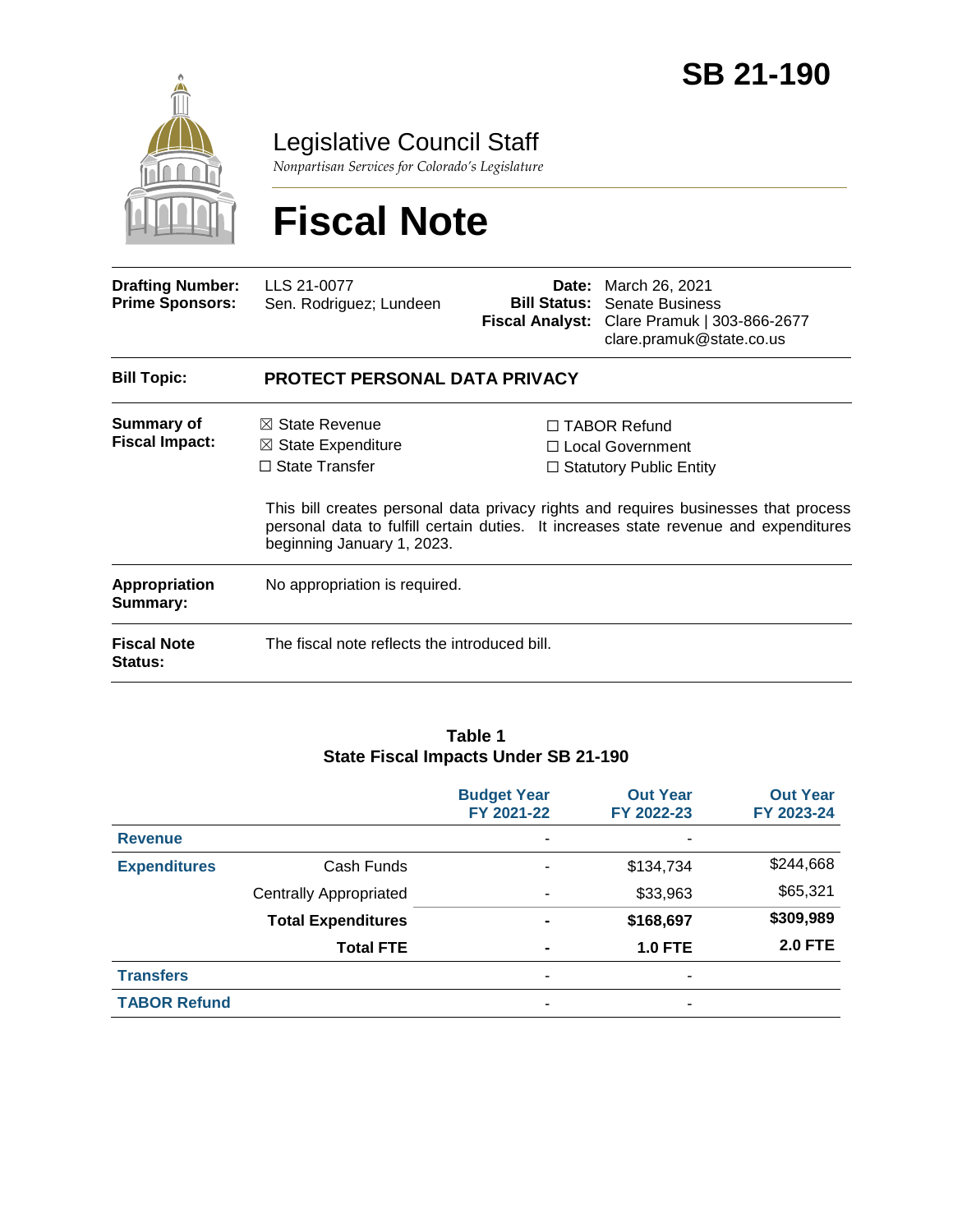## **Summary of Legislation**

This bill creates the Colorado Privacy Act within the Colorado Consumer Protection Act. The bill addresses consumers' rights to privacy, companies' responsibility to protect personal data, and authorizes the Attorney General and district attorneys to take enforcement action for violations. The bill defines various terms related to covered businesses, consumers, and data, including defining the term "controller" as the person or group of people who determine how data is used and processed.

**Applicability.** The bill applies to a controller that conducts business in Colorado or produces products or services that are intentionally targeted to residents of Colorado and:

- controls or processes the personal data of 100,000 or more consumers per year; or
- derives revenue or receives a discount on the price of goods or services from the sale of personal data and processes or controls the personal data of 25,000 consumers or more.

**Consumer personal data rights.** Consumers may exercise the following rights by submitting a request to a controller:

- right to opt out of the processing of the consumer's personal data;
- right of access to confirm that the controller is processing the consumer's personal data;
- right to correct inaccurate personal data collected from the consumer;
- right to delete a consumer's personal data; and
- right to data portability, which allows a consumer to access the data in a portable format.

**Duties of controllers.** The bill identifies the following duties for controllers:

- *duty of transparency* controllers are required to provide consumers with comprehensive privacy notices;
- *duty of purpose specification* controllers must specify the express purposes for which personal data are collected and processed;
- *duty of data minimization* controllers must limit the collection of data to the amount necessary for the express purposes for which the data are processed;
- *duty to avoid secondary use* controllers cannot process personal data for purposes that are not compatible with the express purposes for which the data are processed;
- *duty of care* controllers must take reasonable measures to secure personal data;
- *duty to avoid unlawful discrimination* controllers cannot process personal data in violation of antidiscrimination laws; and
- *duty regarding sensitive data* controllers cannot process sensitive data without a consumer's consent.

**Enforcement.** The Attorney General and district attorneys have exclusive authority to enforce the bill. A controller or processor that violates the provisions of the bill is subject to a civil penalty and may be enjoined from further violations.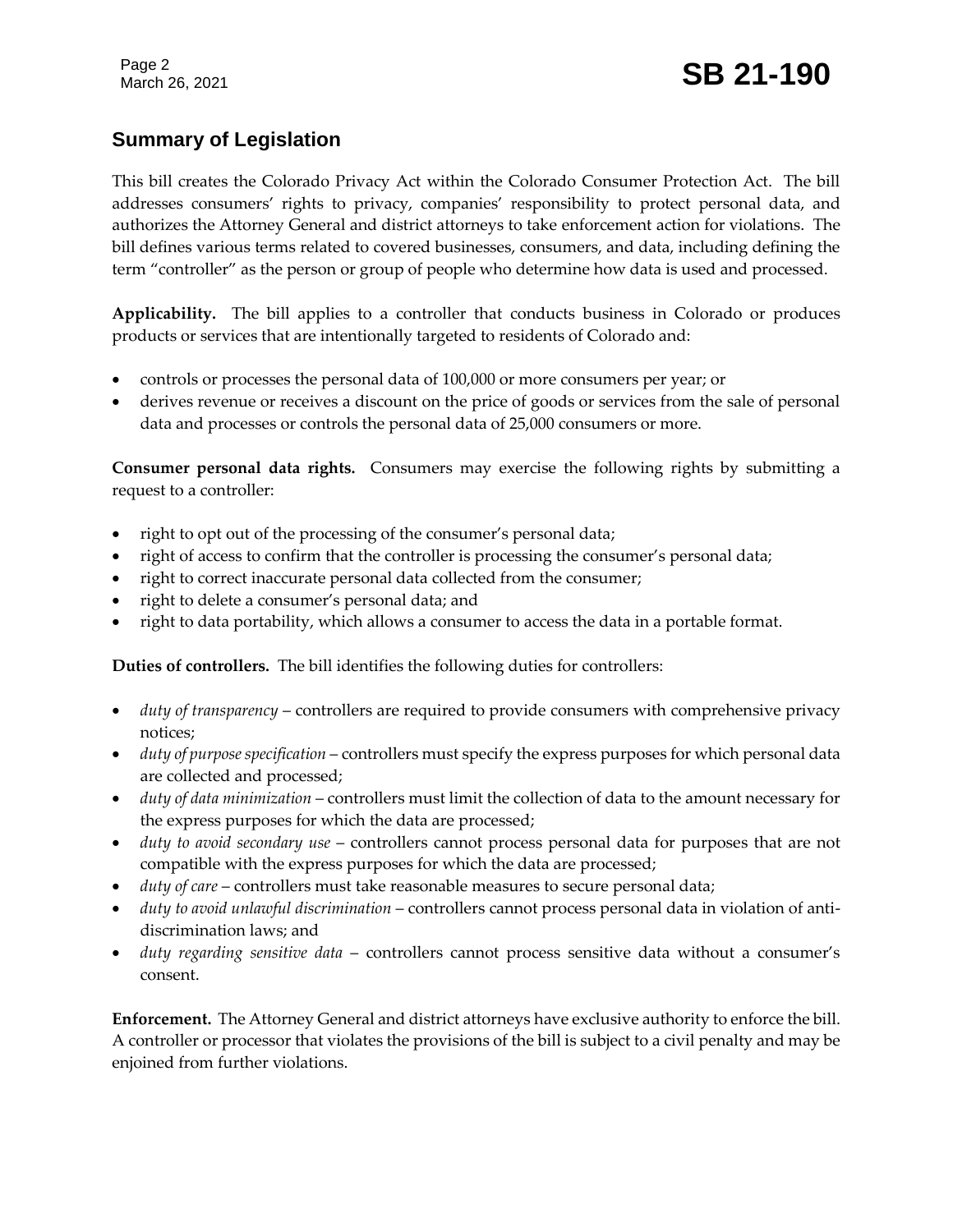Page 3

### **Background and Assumptions**

Under House Bill 18-1128, a governmental entity and an entity that maintains, owns, or licenses personal identifying information is required to disclose a security breach to the Colorado Attorney General within 30 days of any breach, if the breach is believed to impact 500 or more Colorado residents. The number of complaints and notifications received under HB18-1128 average 100 per year. The fiscal note assumes that this bill will increase complaints received by the Department of Law by at least 100 per year.

#### **State Revenue**

The bill will result in an increase in revenue from civil penalties on violations, but no increase is expected prior to FY 2023-24, and no amount of revenue has been estimated. Revenue received by the Attorney General is deposited to the Legal Services Cash Fund, but revenue may also be deposited into a variety of funds, depending on the language of the court settlements. Penalty revenue collected by the state is subject to TABOR. The impact on TABOR refunds is not estimated as FY 2023-24 falls outside of the current TABOR forecast period.

## **State Expenditures**

The bill will increase expenditures by \$168,697 and 1.0 FTE in FY 2022-23 and \$309,989 and 2.0 FTE in FY 2023-24 in the Department of Law. Costs are paid from the Consumer Protection Custodial Fund, shown in Table 2, and explained below.

|                                           | FY 2021-22 | FY 2022-23     | FY 2023-24     |
|-------------------------------------------|------------|----------------|----------------|
| <b>Department of Law</b>                  |            |                |                |
| <b>Personal Services</b>                  | ۰          | \$108,484      | \$216,968      |
| <b>Operating Expenses</b>                 | ۰          | \$1,350        | \$2,700        |
| <b>Capital Outlay Costs</b>               | ۰          | \$12,400       |                |
| <b>Expert Consultant</b>                  | ۰          | \$12,500       | \$25,000       |
| Centrally Appropriated Costs <sup>1</sup> | ۰          | \$33,963       | \$65,321       |
| <b>Total Cost</b>                         | ۰          | \$168,697      | \$309,989      |
| <b>Total FTE</b>                          |            | <b>1.0 FTE</b> | <b>2.0 FTE</b> |

| Table 2 |                                     |  |  |  |
|---------|-------------------------------------|--|--|--|
|         | <b>Expenditures Under HB 21-190</b> |  |  |  |

<sup>1</sup> *Centrally appropriated costs are not included in the bill's appropriation*

**Department of Law.** The Consumer Protection Section in the Department of Law requires an increase in staff to review complaints, assess which complaints are appropriate for investigation, and determine which investigated complaints are appropriate for enforcement action.